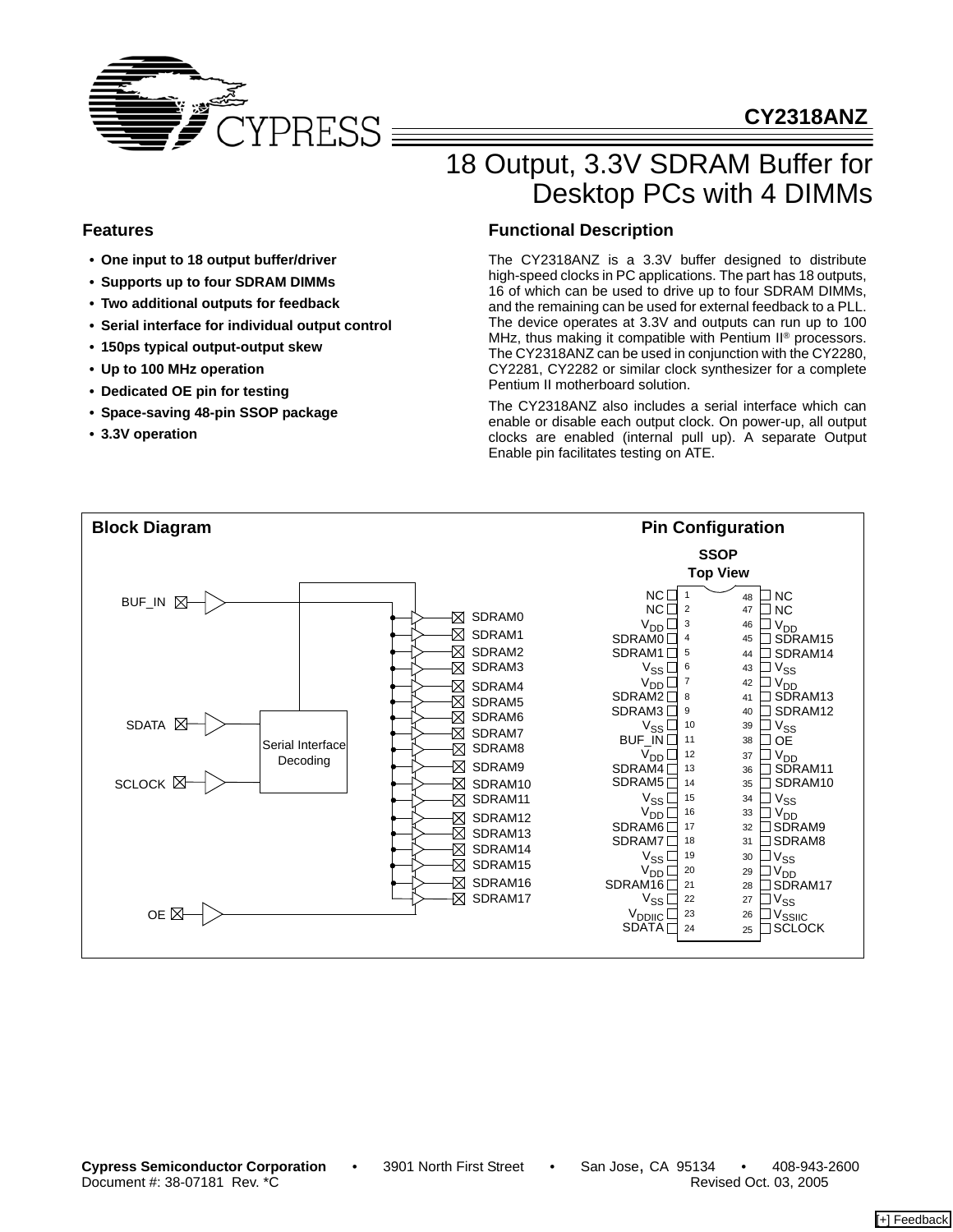

# **Pin Summary**

| <b>Name</b>        | <b>Pins</b>                           | <b>Description</b>                                                       |
|--------------------|---------------------------------------|--------------------------------------------------------------------------|
| V <sub>DD</sub>    | 3, 7, 12, 16, 20, 29, 33, 37, 42, 46  | 3.3V Digital voltage supply                                              |
| $V_{SS}$           | 6, 10, 15, 19, 22, 27, 30, 34, 39, 43 | Ground                                                                   |
| V <sub>DDIIC</sub> | 23                                    | Serial interface voltage supply                                          |
| V <sub>SSIIC</sub> | 26                                    | Ground for serial interface                                              |
| <b>BUF_IN</b>      | 11                                    | Input clock (5V Tolerant)                                                |
| <b>OE</b>          | 38                                    | Output Enable (active HIGH), Three-state outputs when low <sup>[1]</sup> |
| <b>SDATA</b>       | 24                                    | Serial data input <sup>[1]</sup>                                         |
| <b>SCLK</b>        | 25                                    | Serial clock input <sup>[1]</sup>                                        |
| SDRAM [0-3]        | 4, 5, 8, 9                            | SDRAM byte 0 clock outputs                                               |
| SDRAM [4-7]        | 13, 14, 17, 18                        | SDRAM byte 1 clock outputs                                               |
| SDRAM [8-11]       | 31, 32, 35, 36                        | SDRAM byte 2 clock outputs                                               |
| SDRAM [12-15]      | 40, 41, 44, 45                        | SDRAM byte 3 clock outputs                                               |
| SDRAM [16-17]      | 21, 28                                | SDRAM clock outputs usable for feedback                                  |
| N/C                | 1, 2, 47, 48                          | Reserved for future modifications, do not connect in system              |

**Note:** 

1. Internal pull-up resistor to  $V_{DD}$  (value > 100 kohms)

# **Device Functionality**

| OE. | <b>SDRAM [0-17]</b> |
|-----|---------------------|
|     | Hi-Z                |
|     | 1 x BUF IN          |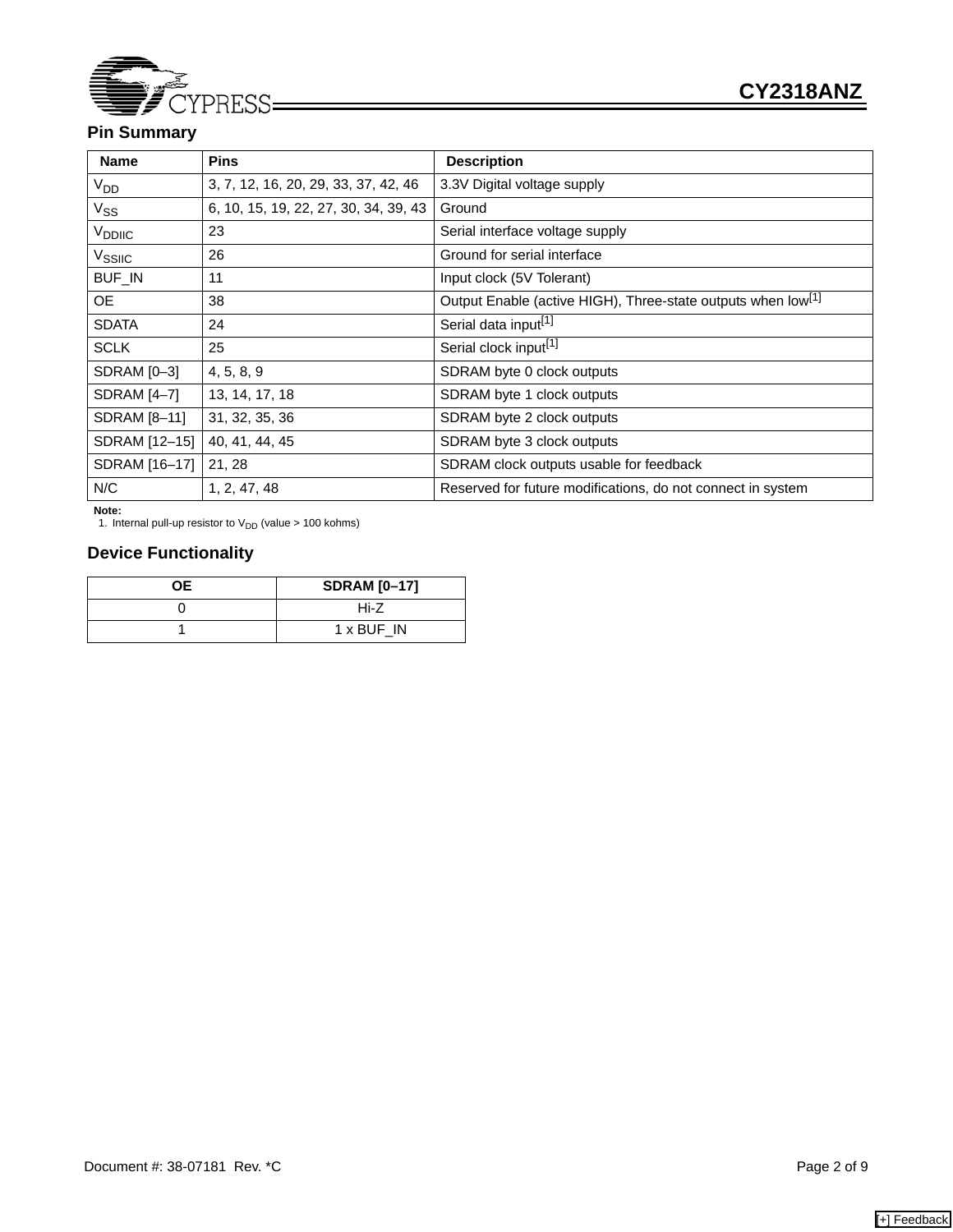

## **Serial Configuration Map**

.

- The Serial bits will be read by the clock driver in the following order:
	- Byte 0 Bits 7, 6, 5, 4, 3, 2, 1, 0 Byte 1 - Bits 7, 6, 5, 4, 3, 2, 1, 0 .
	- Byte N Bits 7, 6, 5, 4, 3, 2, 1, 0
- Reserved and unused bits should be programmed to "0".
- Serial interface address for the CY2318ANZ is:

| A6 | A5 | A4 | A <sub>3</sub> | A2 | A1 | A0 | R/W       |
|----|----|----|----------------|----|----|----|-----------|
|    |    |    |                |    |    |    | $- - - -$ |

#### • **Byte 0:SDRAM Active/Inactive Register (1 = Active, 0 = Inactive), Default = Active**

| <b>Bit</b> | Pin# | <b>Description</b>       |
|------------|------|--------------------------|
| Bit 7      | 18   | SDRAM7 (Active/Inactive) |
| Bit 6      | 17   | SDRAM6 (Active/Inactive) |
| Bit 5      | 14   | SDRAM5 (Active/Inactive) |
| Bit 4      | 13   | SDRAM4 (Active/Inactive) |
| Bit 3      | 9    | SDRAM3 (Active/Inactive) |
| Bit 2      | 8    | SDRAM2 (Active/Inactive) |
| Bit 1      | 5    | SDRAM1 (Active/Inactive) |
| Bit 0      | 4    | SDRAM0 (Active/Inactive) |

#### **Byte 1: SDRAM Active/Inactive Register (1 = Active, 0 = Inactive), Default = Active**

| <b>Bit</b> | Pin# | <b>Description</b>        |  |
|------------|------|---------------------------|--|
| Bit 7      | 45   | SDRAM15 (Active/Inactive) |  |
| Bit 6      | 44   | SDRAM14 (Active/Inactive) |  |
| Bit 5      | 41   | SDRAM13 (Active/Inactive) |  |
| Bit 4      | 40   | SDRAM12 (Active/Inactive) |  |
| Bit 3      | 36   | SDRAM11 (Active/Inactive) |  |
| Bit 2      | 35   | SDRAM10 (Active/Inactive) |  |
| Bit 1      | 32   | SDRAM9 (Active/Inactive)  |  |
| Bit 0      | 31   | SDRAM8 (Active/Inactive)  |  |

#### **Byte 2: SDRAM Active/Inactive Register (1 = Active, 0 = Inactive), Default = Active**

| <b>Bit</b> | Pin# | <b>Description</b>        |  |
|------------|------|---------------------------|--|
| Bit 7      | 28   | SDRAM17 (Active/Inactive) |  |
| Bit 6      | 21   | SDRAM16 (Active/Inactive) |  |
| Bit 5      |      | Reserved, drive to 0      |  |
| Bit 4      |      | Reserved, drive to 0      |  |
| Bit 3      | --   | Reserved, drive to 0      |  |
| Bit 2      |      | Reserved, drive to 0      |  |
| Bit 1      |      | Reserved, drive to 0      |  |
| Bit 0      |      | Reserved, drive to 0      |  |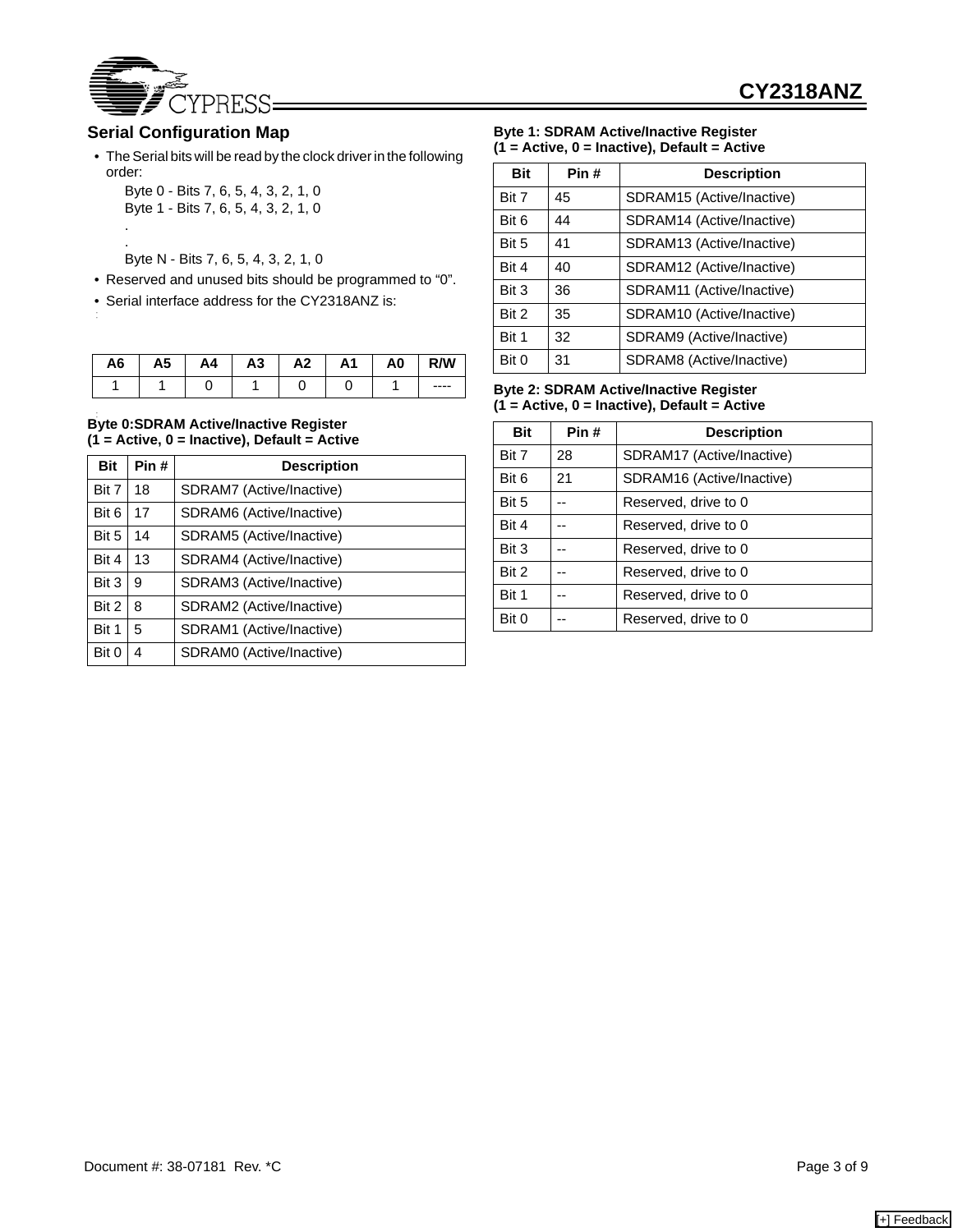

# **CY2318ANZ**

| DC Input Voltage (except BUF_IN)  -0.5V to $V_{DD}$ + 0.5 |  |
|-----------------------------------------------------------|--|
|                                                           |  |

# **Operating Conditions**

| (per MIL-STD-883, Method 3015) |  |
|--------------------------------|--|
|                                |  |

| <b>Parameter</b>                     | <b>Description</b>                                                                                            | Min.  | Max.  | Unit |
|--------------------------------------|---------------------------------------------------------------------------------------------------------------|-------|-------|------|
| V <sub>DD</sub> , V <sub>DDIIC</sub> | Supply Voltage                                                                                                | 3.135 | 3.465 |      |
|                                      | Operating Temperature (Ambient Temperature)                                                                   |       | 70    | °C   |
| Cı                                   | Load Capacitance                                                                                              | 20    | 30    | рF   |
| $\mathsf{C}_{\mathsf{IN}}$           | Input Capacitance                                                                                             |       |       | рF   |
| t <sub>PU</sub>                      | Power-up time for all V <sub>DD</sub> s to reach minimum specified voltage<br>(power ramps must be monotonic) | 0.05  | 50    | ms   |

### **Electrical Characteristics** Over the Operating Range

| <b>Parameter</b>        | <b>Description</b>                       | <b>Test Conditions</b>                                                     | Min.  | Max. | <b>Unit</b> |
|-------------------------|------------------------------------------|----------------------------------------------------------------------------|-------|------|-------------|
| $V_{IL}$                | Input LOW Voltage <sup>[2]</sup>         | For all pins except serial<br>interface pins                               |       | 0.8  | $\vee$      |
| V <sub>ILlic</sub>      | Input LOW Voltage                        | For serial pins only                                                       |       | 0.7  | $\vee$      |
| V <sub>IH</sub>         | Input HIGH Voltage <sup>[2]</sup>        |                                                                            | 2.0   |      | $\vee$      |
| $I_{IL}$                | Input LOW Current<br>(BUF_IN input)      | $V_{IN} = 0V$                                                              | $-10$ | 10   | μA          |
| $I_{IL}$                | Input LOW Current<br>(Except BUF_IN Pin) | $V_{IN} = 0V$                                                              |       | 100  | μA          |
| $I_{\rm IH}$            | Input HIGH Current                       | $V_{IN} = V_{DD}$                                                          | $-10$ | 10   | μA          |
| $V_{OL}$                | Output LOW Voltage <sup>[3]</sup>        | $I_{OL}$ = 25 mA                                                           |       | 0.4  | $\vee$      |
| $V_{OH}$                | Output HIGH Voltage <sup>[3]</sup>       | $I_{OH} = -36$ mA                                                          | 2.4   |      | $\vee$      |
| $I_{DD}$                | Supply Current <sup>[3]</sup>            | Unloaded outputs, 100 MHz                                                  |       | 200  | mA          |
| $I_{DD}$                | <b>Supply Current</b>                    | Loaded outputs, 100 MHz                                                    |       | 360  | mA          |
| $I_{DD}$                | Supply Current <sup>[3]</sup>            | Unloaded outputs, 66.67 MHz                                                |       | 150  | mA          |
| $I_{DD}$                | <b>Supply Current</b>                    | Loaded outputs, 66.67 MHz                                                  |       | 230  | mA          |
| <b>I</b> <sub>DDS</sub> | <b>Supply Current</b>                    | $BUF$ <sub>IN</sub> = $V_{DD}$ or $V_{SS}$<br>all other inputs at $V_{DD}$ |       | 500  | μA          |

**Notes:**<br>2. BUF\_IN input has a threshold voltage of V<sub>DD</sub>/2.<br>3. Parameter is guaranteed by design and characterization. Not 100% tested in production.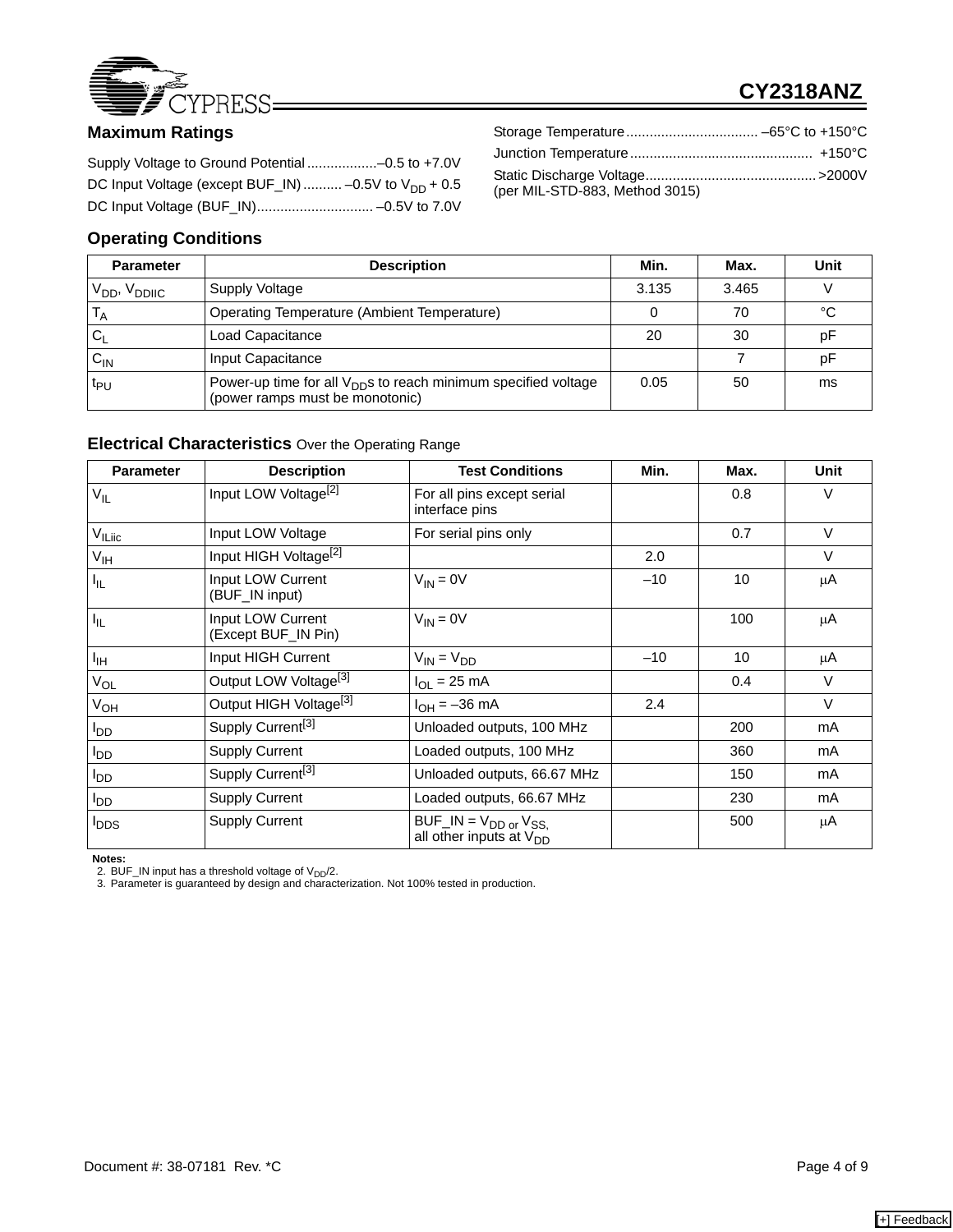

# **Switching Characteristics**[4]

| <b>Parameter</b> | <b>Name</b>                                   | <b>Test Conditions</b>         | Min. | Typ. | Max. | <b>Unit</b> |
|------------------|-----------------------------------------------|--------------------------------|------|------|------|-------------|
|                  | <b>Maximum Operating Frequency</b>            |                                |      |      | 100  | <b>MHz</b>  |
|                  | Duty Cycle <sup>[3, 5]</sup> = $t_2 \div t_1$ | Measured at 1.5V               | 45.0 | 50.0 | 55.0 | %           |
| $t_3$            | Rising Edge Rate <sup>[3]</sup>               | Measured between 0.4V and 2.4V | 0.9  | 1.5  | 4.0  | V/ns        |
| $t_4$            | Falling Edge Rate <sup>[3]</sup>              | Measured between 2.4V and 0.4V | 0.9  | 1.5  | 4.0  | V/ns        |
| t <sub>5</sub>   | Output to Output Skew <sup>[3]</sup>          | All outputs equally loaded     |      | 150  | 250  | ps          |
| $t_6$            | SDRAM Buffer LH Prop. Delay <sup>[3]</sup>    | Input edge greater than 1 V/ns | 1.0  | 3.5  | 5.0  | ns          |
| t <sub>7</sub>   | SDRAM Buffer HL Prop. Delay <sup>[3]</sup>    | Input edge greater than 1 V/ns | 1.0  | 3.5  | 5.0  | ns          |
| $t_8$            | SDRAM Buffer Enable Delay <sup>[3]</sup>      | Input edge greater than 1 V/ns | 1.0  | 5    | 12   | ns          |
| tg               | SDRAM Buffer Disable Delay <sup>[3]</sup>     | Input edge greater than 1 V/ns | 1.0  | 20   | 30   | ns          |

# **Switching Waveforms**

**Duty Cycle Timing**



#### **All Outputs Rise/Fall Time**



### **Output-Output Skew**



**Notes:**  4. All parameters specified with loaded outputs. 5. Duty cycle of input clock is 50%. Rising and falling edge rate is greater than 1 V/ns.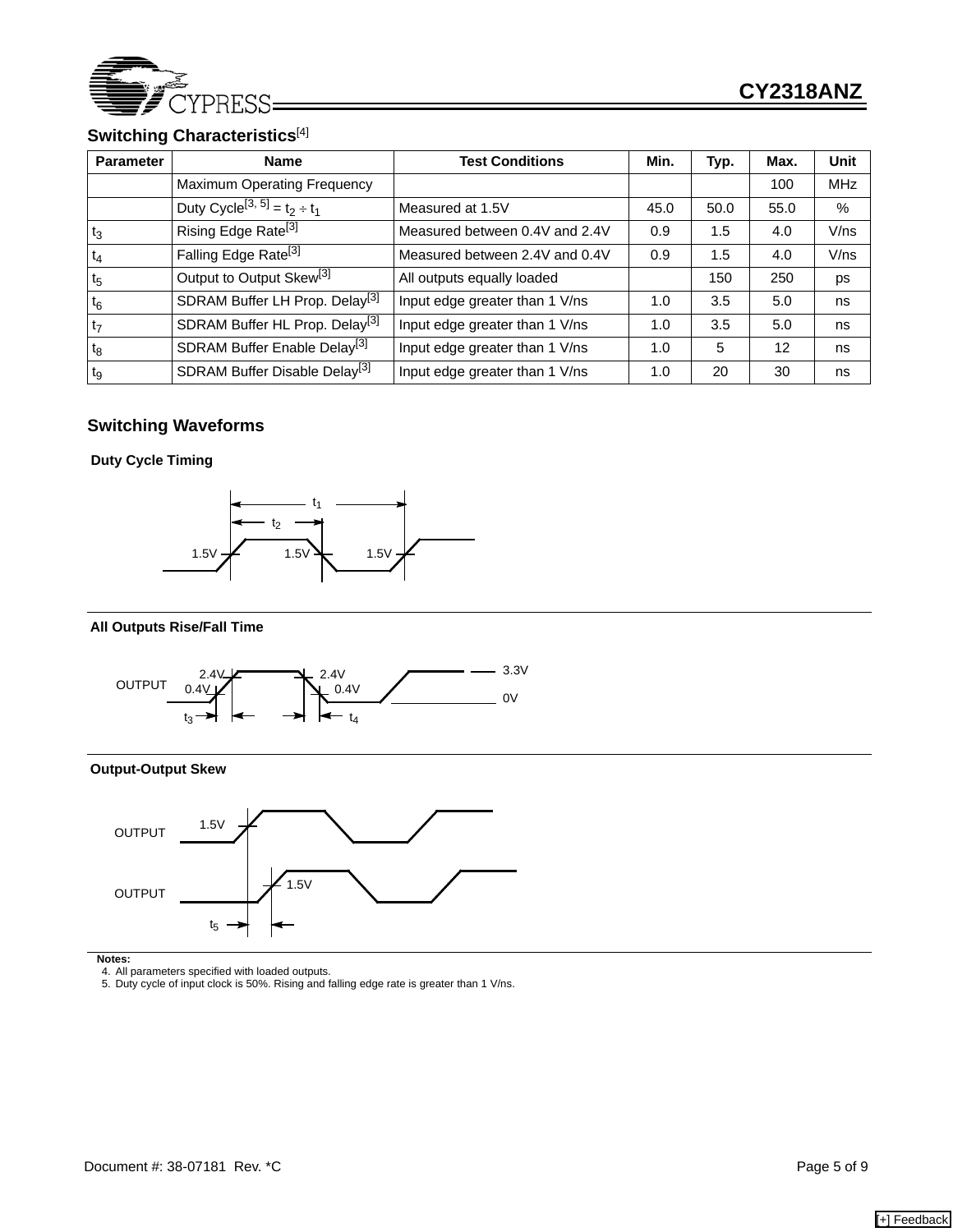

# **Switching Waveforms** (continued)

### **SDRAM Buffer LH and HL Propagation Delay**



#### **SDRAM Buffer Enable and Disable Times**



**Test Circuit**

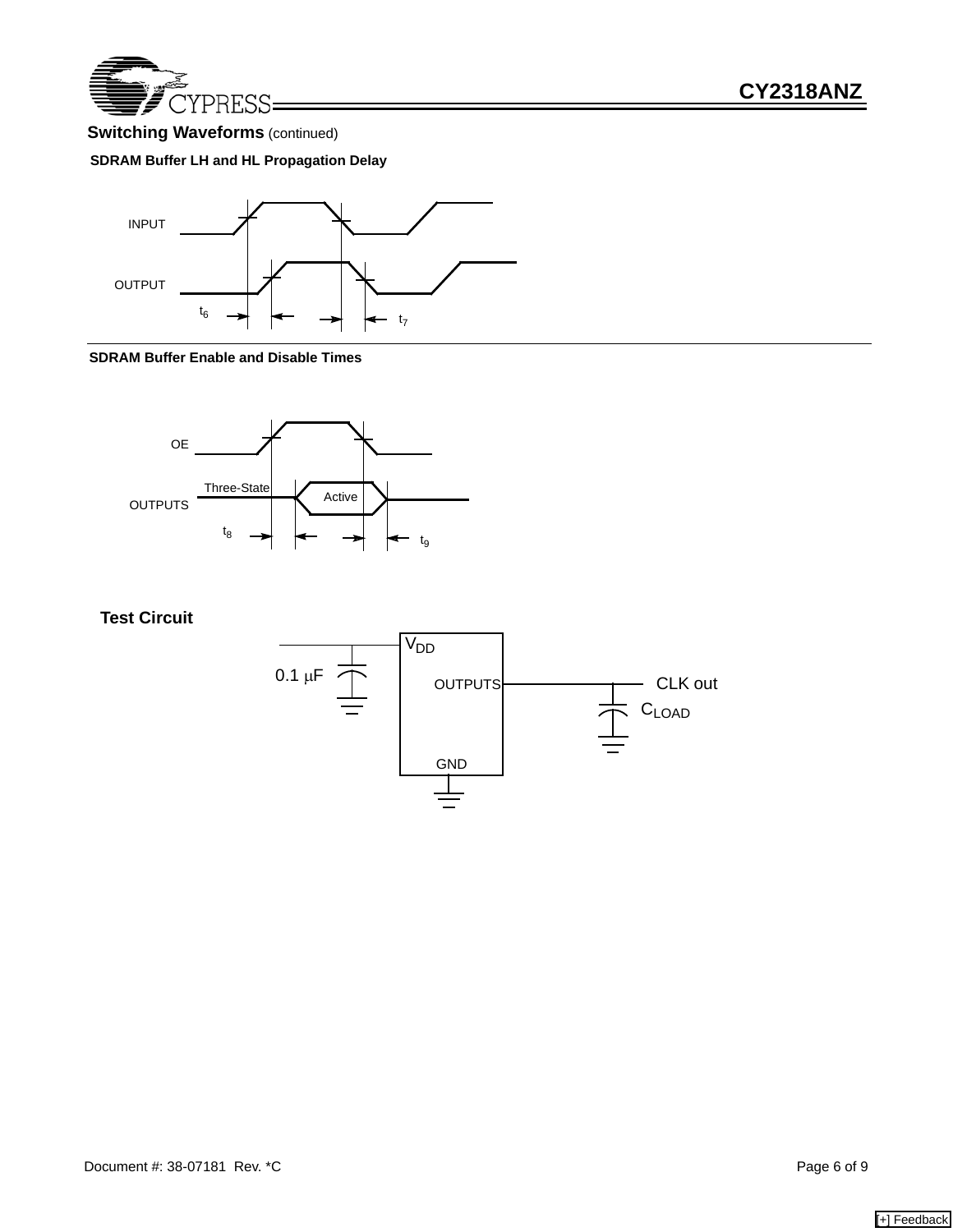

# **Application Circuit**



Rs = Series termination resistor Ct = Optional cap to reduce EMI

### **Ordering Information**

| <b>Ordering Code</b> | Package Type                | Operating<br>Range |  |
|----------------------|-----------------------------|--------------------|--|
| CY2318ANZPVC-11      | 48-pin SSOP                 | Commercial         |  |
| CY2318ANZPVC-11T     | 48-pin SSOP - Tape and Reel | Commercial         |  |
| Lead-free            |                             |                    |  |
| CY2318ANZPVXC-11     | 48-pin SSOP                 | Commercial         |  |
| CY2318ANZPVXC-11T    | 48-pin SSOP- Tape and Reel  | Commercial         |  |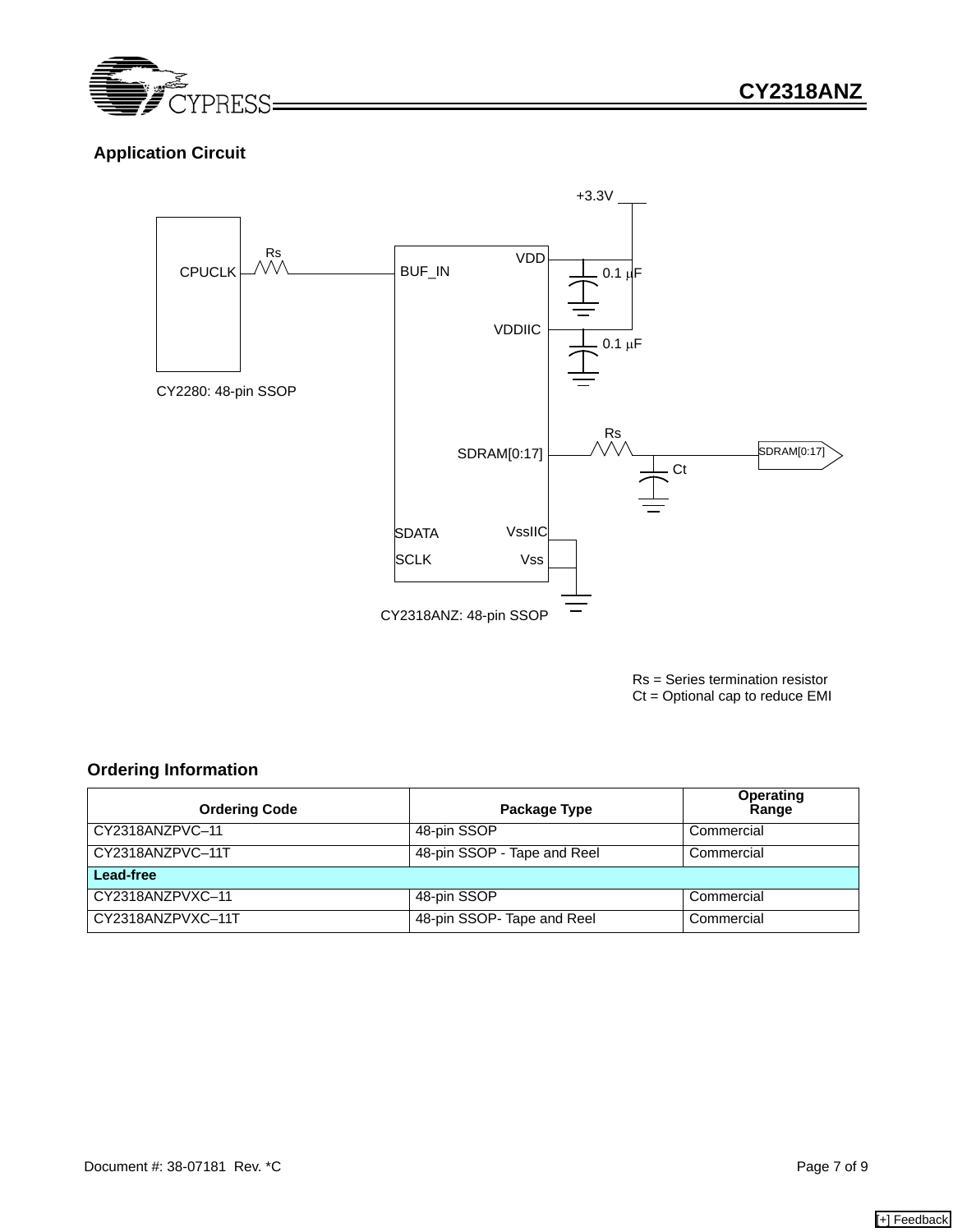

### **Package Diagram**



Pentium II is a registered trademark of Intel Corporation. All products and company names mentioned in this document may be the trademarks of their respective holders.

#### Document #: 38-07181 Rev. \*C Page 8 of 9

© Cypress Semiconductor Corporation, 2005. The information contained herein is subject to change without notice. Cypress Semiconductor Corporation assumes no responsibility for the use of any circuitry other than circuitry embodied in a Cypress product. Nor does it convey or imply any license under patent or other rights. Cypress products are not warranted nor intended to be<br>used for medical, life suppor products in life-support systems application implies that the manufacturer assumes all risk of such use and in doing so indemnifies Cypress against all charges.